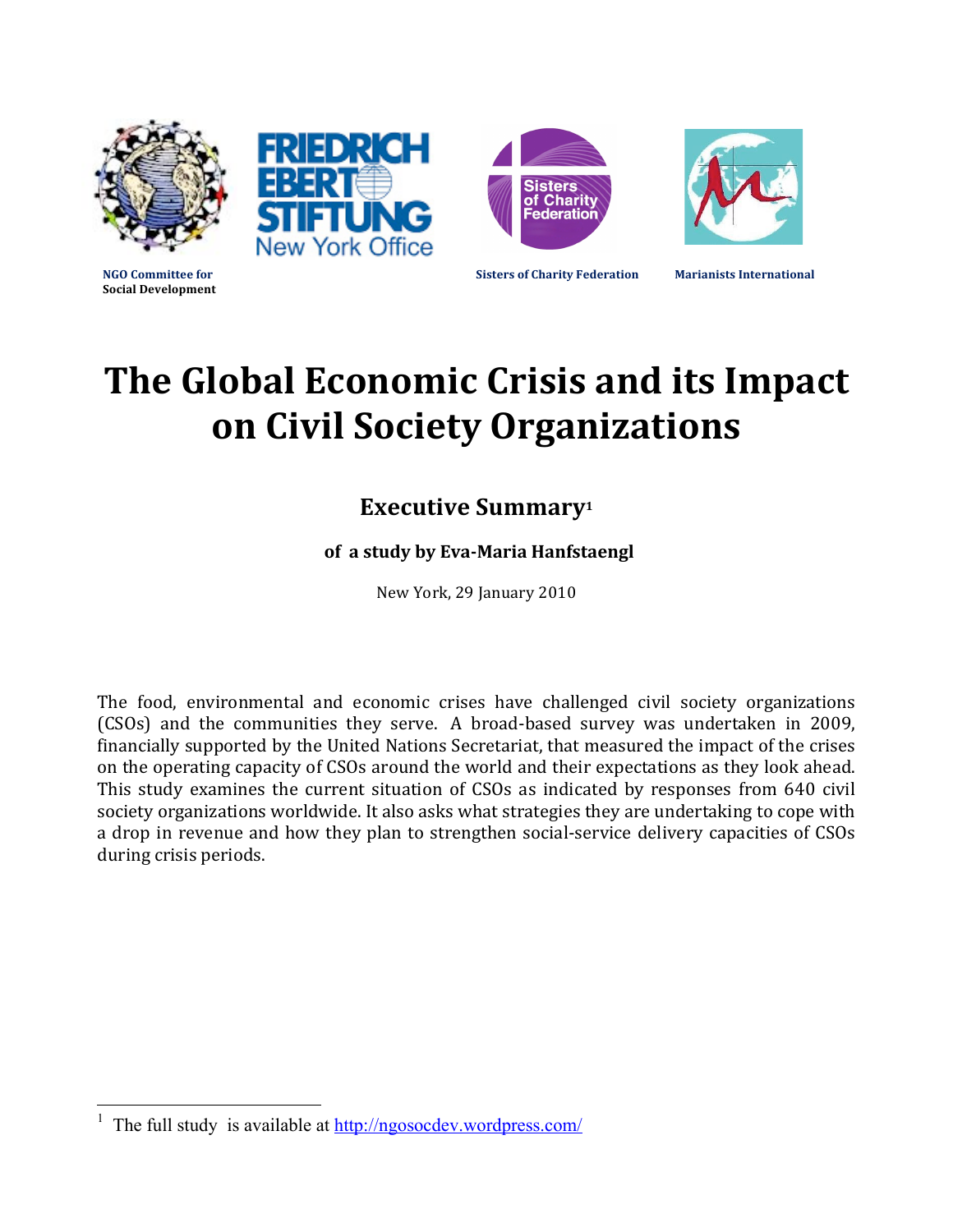A number of civil society organizations (CSOs) have reported substantial reductions in their funding in the wake of the global financial and economic crisis, and they are concerned that this threatens their ability to deliver the services and activities that are required. Seeking to understand better the global scope of this problem, the United Nations Secretariat initiated a study that was guided by a CSO Steering Committee, which included two members of the NGO Committee for Social Development (Marianists International and the Sisters of Charity Federation), as well as the Friedrich Ebert Stiftung (FES) and the UN Non-Governmental Liaison Service. Thus, a global survey was undertaken in the fall 2009 on the impact of the inter-related environmental, financial and economic crises on CSOs and the constituencies they serve. This briefing paper extracts from that study (available at http://ngosocdev.wordpress.com/) to highlight limitations facing non-governmental organizations as providers of social services for development and the essential role of state institutions.

Efforts to disseminate the survey around the world resulted in a wide *regional coverage* of CSO experiences and views: Of the 640 CSOs that responded to the survey, 33% were from Africa, 23% were from Asia, including China, 16% were from Western Europe, 13% from the US and Canada, 9% Latin America, 3% Eastern Europe, 2% Japan, Australia, New Zealand, and 1% Ukraine and Russia. They provide a wide range of services. With regard to development programs, most of the responding CSOs work primarily in the areas of education (309), gender (296) poverty eradication (285), human rights (254) and health care (236). Other areas of work are environment (185), assisting persons with disabilities (148) and agriculture (170).<sup>2</sup> 73% of the respondent CSOs indicated that they provide programme support and social services. 53% of CSOs engage also in advocacy work and campaigning.

The *size* of the organizations that took part in this survey differs widely. Some are small, unincorporated, voluntary organizations with very small budgets. At the other extreme, a few CSOs had substantial budgets of over a million USD, including development programmes. The majority of responding organizations, however, have a budget between 2,000 to 500,000 USD.

#### **Decline of resources of civil society organizations during the crises**

As might be expected, there has been a variety of experiences in resource flows to CSOs, with many seeing increases although even more CSOs suffered declines. More precisely, 146 CSOs reported increases in their budgets in 2008, falling to 111 in 2009. Most CSOs, however, have confronted reductions: 153 CSOs reported budget decreases in 2008, 214 in 2009 and 160 CSOs expect reductions in 2010. Moreover, although CSOs may be able to temporarily maintain their budgetary outlays in the face of falling contributions, budgets will necessarily respond to changes in funding inflows. It is thus important to understand which types of contributions have been negatively impacted by the crisis. Reductions were reported from individual contributors, private foundations, international institutions and governments, although not necessarily by all categories at once: Whereas 378 responses still indicated an increase from 2008 onwards, a bigger number of 582 responses saw a decrease in the different categories of funding: 147 responses saw a decline in direct personal contributions, 104 CSOs experienced reductions by private foundations, 95 by international institutions, 87 by governments and 71 by corporations.

#### **Regional differences in the impact of the global crises on CSOs**

Regions saw different changes in overall funds flowing into CSOs during the crisis period. CSOs that have a more diversified structure of funding, as in the United States, Canada and Western Europe, are better able to withstand the negative consequences of the financial crisis on their supporters. CSOs that rely relatively heavily on corporate giving and private foundations have been most challenged to maintain their services, as many of these donors have been directly affected by the financial crisis. Particularly negative results have

 $\frac{1}{2}$  $\frac{2}{1}$  Here, multiple answers were possible, meaning that CSOs work in more than one sector.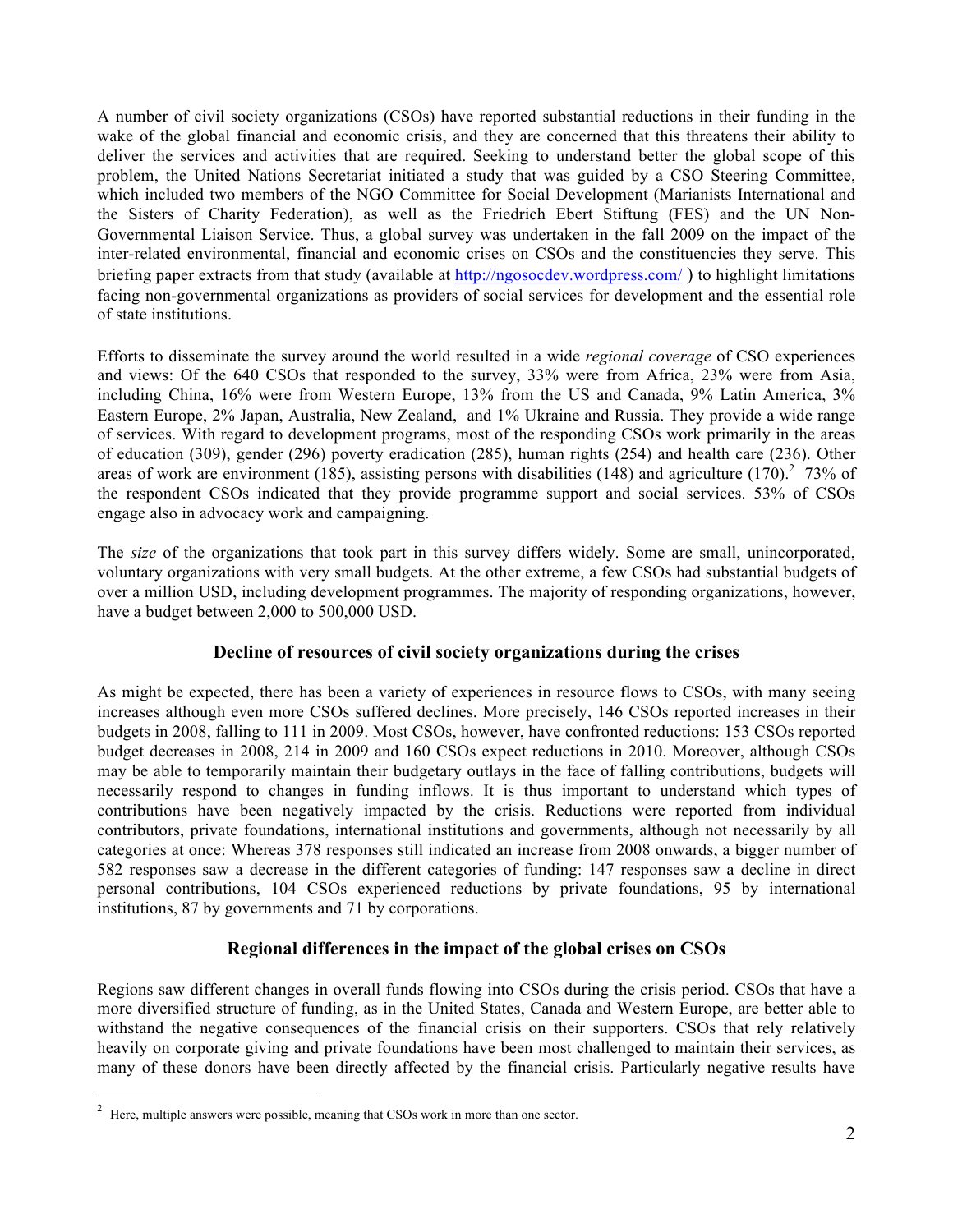been noted for CSOs in some smaller European countries and in Sub-Saharan Africa.





In Sub-Saharan Africa a significant majority of CSOs participating in the survey reported budgets cuts in 2008 and 2009. Most CSOs reported a drop in receipts from the private sources of funds, including from private foundations and corporations. The same can be observed for grants from international institutions and governments. Big reductions are coming from corporate donors.

The hope for increases of funding, as expressed by several CSOs in Africa, will probably not materialize. The World Bank and International Monetary Fund (IMF) forecast that, despite all poverty reduction efforts, 353 million Sub-Saharan Africans will still be extremely poor in 2015.<sup>3</sup> The need for substantially more social spending in the region, including by CSOs, is clear.

#### **Asia**

CSOs in Asia show a slightly different structure of revenues. They are less dependent on international institutions, instead getting support mainly from individual donations and private foundations. Had Asia's earlier economic growth rates continued, the number of people living in extreme poverty in 2009 would have been about 82 million fewer than it is, according to the UN Secretariat.<sup>4</sup> This may be set against the total number of extremely poor people in the region, which the World Bank and IMF estimate at 734 million in 2009. This number of people in extreme poverty is about 11% higher than it might have been without the crises. In this regard, the conjunctural impact on poverty seems to have been greater thus far in Asia than Africa. The overall poverty rate in Asia, however, has fallen to about 21% of the population, as economic growth has been consistently strong in China, India and a number of other countries in the region. Indeed, the World Bank and IMF forecast the number of extremely poor people will fall to 520 million by 2015. This more dynamic economic situation seems to be reflected in the budgets that CSOs from the region participating in the survey reported in 2008 and 2009. While many CSOs reported a decline in budgets, as elsewhere, the majority still managed to increase their spending and thus their activities in both years.

#### **Latin America and the Caribbean**

The poverty impact of the current crisis in Latin America and the Caribbean seems to have been closer to the Asian than African experience. Responding CSOs from Latin America and the Caribbean rely mostly on

 <sup>3</sup> World Bank and IMF, *Global Monitoing Report, 2009*, table 1.6.

<sup>4</sup> Unless otherwise indicated, this and subsequent estimates for 2009 and forecasts for 2010 are drawn from United Nations, *World Economic Situation and Prospects,* 2010.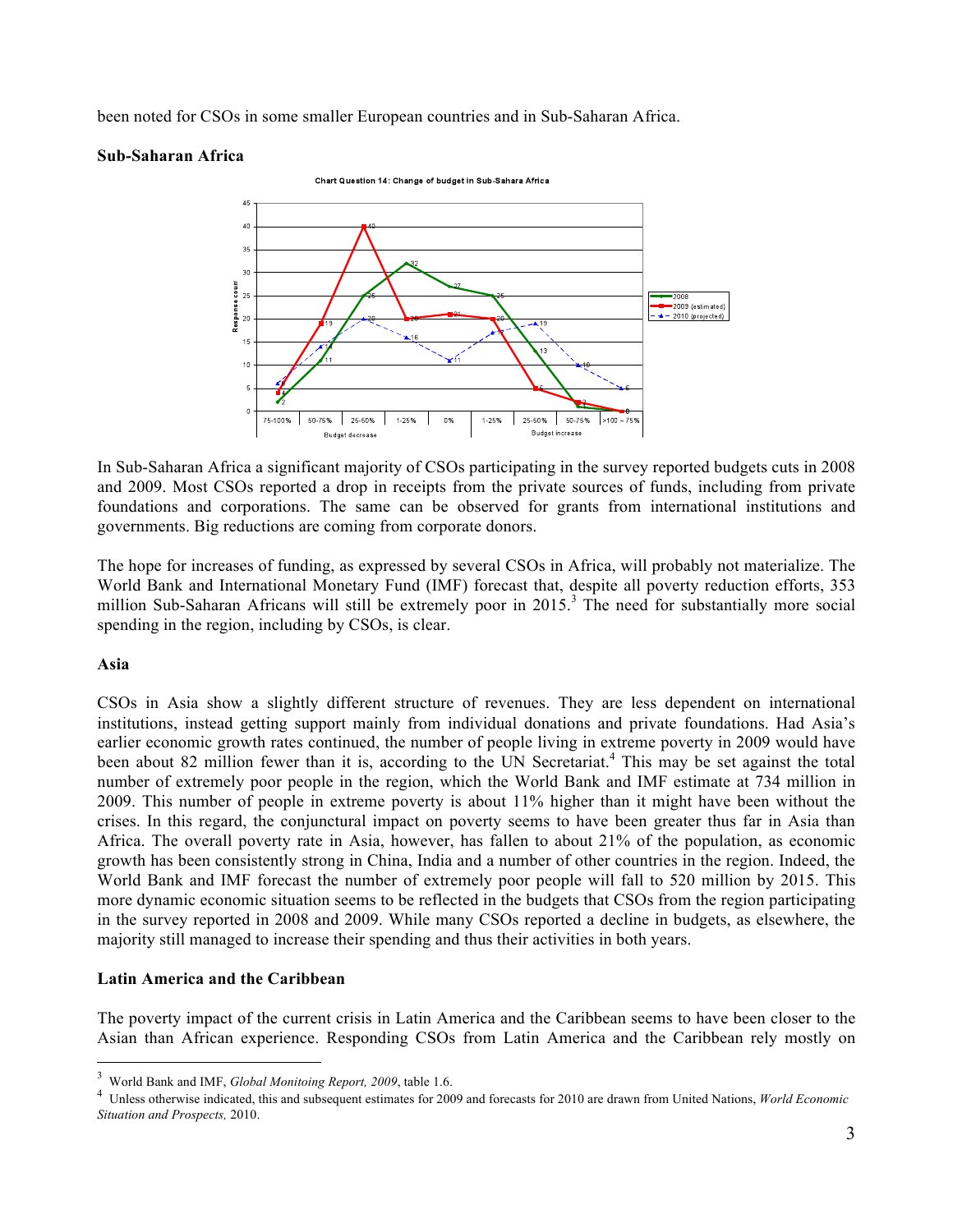individual donors, international institutions and governments. The number of people in extreme poverty could have been 4 million less than it was (40.3 million), implying 10% more extremely poor people than might otherwise have been expected in 2009.<sup>5</sup> But only 7% of the population in this region falls into the category of extreme poverty. While it is unacceptable that 33 million people in the region are forecast to be extremely poor in 2015, the World Bank and IMF expect that the region as a whole will achieve the MDG goal of halving poverty. This notwithstanding, it appears that the majority of the responding CSOs in the region were hampered from playing as strong a role in social support as they might have, as their budgets suffered decreases since 2008.

#### **Developed countries**

CSOs from Western European countries and from the US and Canada are also less dependent on international institutions and show quite a diversified structure of revenue, receiving funds mainly from personal contributions, governments and private foundations.

In *Europe*, only CSOs in a few smaller countries have so far experienced a reduction in contributions due to the economic crises. In general, it appears that Western European CSOs have relatively less volatile funding than their Sub-Saharan counterparts, which might reflect generally larger and longer established organizations and funding relations in Europe. Some CSOs also serve as a channel for disbursement of official development assistance (ODA). Most donor governments in the EU remain committed so far to achieving the UN target of spending 0.7 per cent of gross national income (GNI) as ODA by 2015, with many adopting intermediate targets also as ratios to GNI. However, there is a danger that if economic recession in 2010 causes a fall in GNI, aid budgets could also be reduced, maintaining the ODA/GNI ratio. Such an approach would be especially disruptive to aid-receiving countries – not to mention CSOs – that count on significant ODA support for their programmes. Many CSOs in the EU therefore fear reductions in the upcoming 1 to 2 years.

CSOs in *Australia and New Zealand* seem only slightly negatively effected so far. Also, most responding CSOs in the *US and Canada* did not yet see an overall negative impact of the crisis on their budgets. However, a significant portion of the disbursements of US CSOs are supported by foundations. While flows in the short-term are often parts of programs agreed in earlier years, many foundations have been hit hard by the financial crisis. As long as these foundations do not make major changes in the allocations to different categories of grantees, these negative trends could have a direct impact on the recipient CSOs in 2010 and 2011. US government funding increased in 2008 and increased slightly in 2009. CSOs that receive US government funding were therefore in a less dire situation. Some US CSOs even reported a doubling of funds due to rising support from the US government. Nevertheless, some of them warned that it is too early to say if this tendency will endure. "At the end of the day governments will have to balance their books, so it is too early to tell."Also, with high unemployment rates, individuals' disposable income is less likely to come to charities and non-profit organizations.

#### **Revenue decline confronts an increased demand for services**

The data confirm that 2008 and 2009 marked a special challenge for CSOs worldwide. Most of the responding CSOs reported budget decreases in those years that were threatening to compromise their ability to deliver services and activities. Civil society organizations around the world that participated in this study reported that most government proposals to deal with the global crisis did not sufficiently address their social consequences, such as rising inequalities, increased food insecurity and volatile energy and commodity prices. The CSOs themselves are faced with the challenge of stepping into this gap, as the revenue decline comes at the same time as demand for services is increasing, requiring more, not less, funding. CSOs report that the amount and scope of requests for support by the constituencies and partners of civil society organizations is

 $\frac{1}{5}$  $5$  Estimates in this paragraph also draw on references above.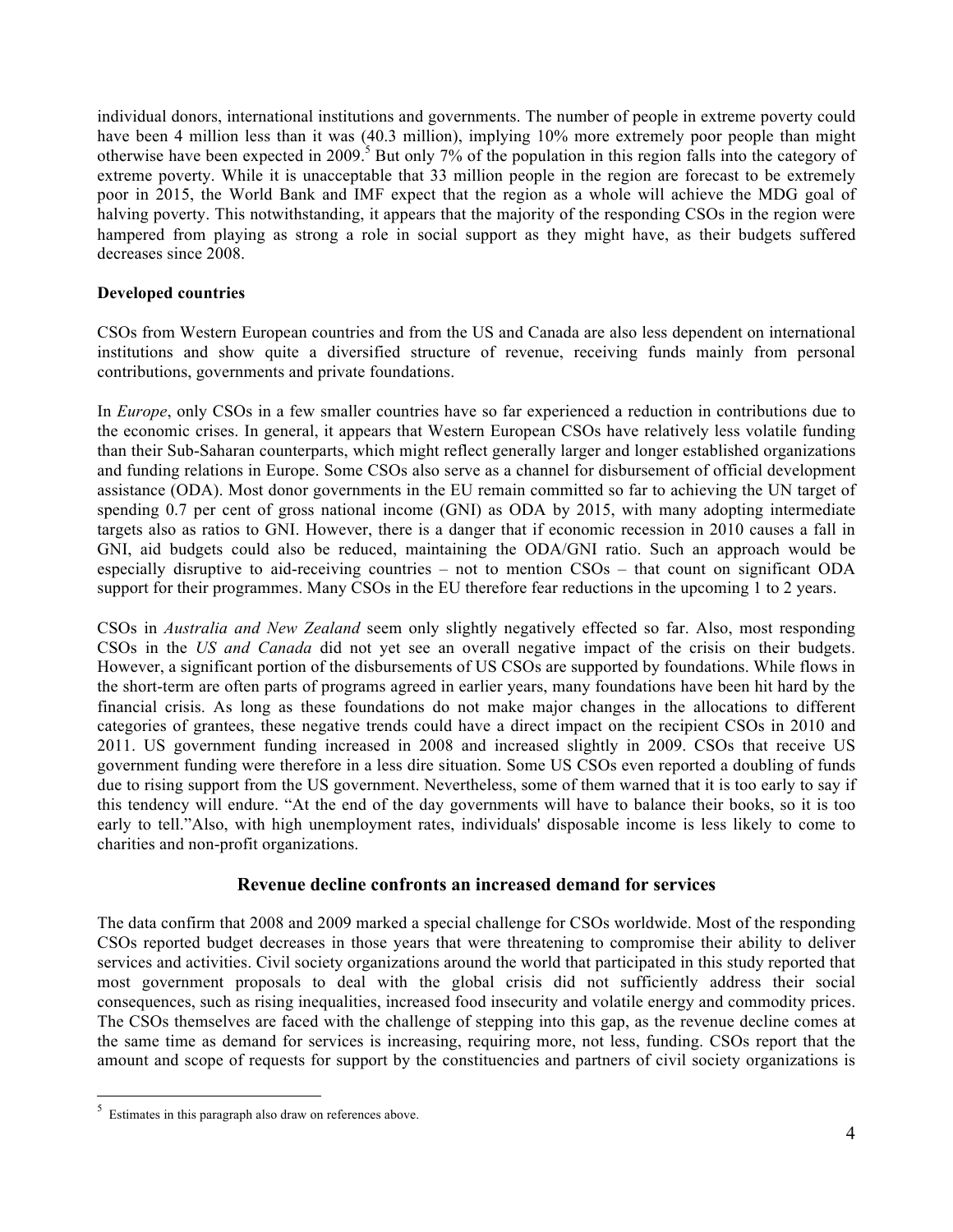growing. More than half of the responding CSOs reported that demand for services has already risen substantially. One major purpose of this survey was to find out if the scope of requests by the constituencies and partners of civil society organizations changed due to the global crises. This hypothesis is largely confirmed by the results of the survey: CSOs project for the next two years further increases in requests for emergency relief, as well as for support to provide basic social services.

#### **CSO strategies to cope with the drop of revenues**

In sum, most humanitarian and development CSOs have had to cope with a financial strain and reacted with a series of strategies. To stretch resources, 80% of the organizations have developed better collaborative networks with other CSOs, especially those locally based. 78% started additional fundraising campaigns, exploring the remaining or new opportunities in their countries or within their constituencies. As a result, competition between NGOs for funding is rising. CSOs extended their use of Internet tools. Some CSOs report cutbacks in their administration cost, staff and aid programmes. Most of them however intensified their advocacy work to "reform the system of sporadic aid."

In *Western Europe*, 63% of the responding CSOs have so far been able to adapt to a tighter resources constraint. There is a clear effort reported by many of the responding CSOs in Europe and the US and Canada to cut back on administrative cost, rather than on programme costs. Many of them are reducing staff travel and other expenses that streamline the programmes. In addition, many CSOs started to develop specific strategies in order to obtain a more secure funding stream. Some CSOs are trying to receive more funds from wealthy individuals**;** others use traditional strategies like greater diligence in managing funds, diversification and improved financial management systems.

In *Latin American and Caribbean countries* a bit more than half of the respondents reported that they had to narrow their scope of work. Also in *Asian countries*, 58% of CSOs had to narrow their scope of work and reduce their number of staff.

This situation is worse in *African countries*. A much higher number of the respondents (72%) had to narrow their scope of work and to substantially reduce their number of staff (64%). Therefore, a high percentage of CSOs (82%) in Sub-Saharan Africa started new fundraising campaigns and are seeking networking with other locally-based CSOs. Nevertheless, most of them do not expect their strategies to cope with the financial shortfall to be sufficient to meet the challenges.

CSO comments reflected serious constraints on any further narrowing down of their work. For example, one respondent said it now employs one coordinator to do the work formerly done by three. Another reported it would "rely on students to replace our teachers." A third CSO reported: "We still are only 2 full time and 4 part time staff working with 1,655 children on a weekly basis in 70 different villages around our municipal area. The work load has increased but we have not been able to increase staff… the crisis hasn't made it any easier for us… We could not further adapt because we were running at optimal efficiency prior to the crisis." One CSO regretted, "We have closed two educational centres for children in peripheral zones, as well as nutrition centres. We are reducing our aid to children who have left nursery school and entered elementary school, giving priority to early education." Another one said, "There are fewer students that we are able to support, which means [we pose] more requirements for accepting them in programmes."

### **Recommendations**

CSOs participating in the survey endorsed a number of proposals for reform at national and international level that would boost development and poverty eradication efforts. A large number of CSOs (397) responded to the multiple choice questions on this topic and many submitted their own proposals. These recommendations summarized below are meant to be a strategy for addressing the failures of societies and governments to adequately protect the vulnerable and promote human development. The proposals also show that CSOs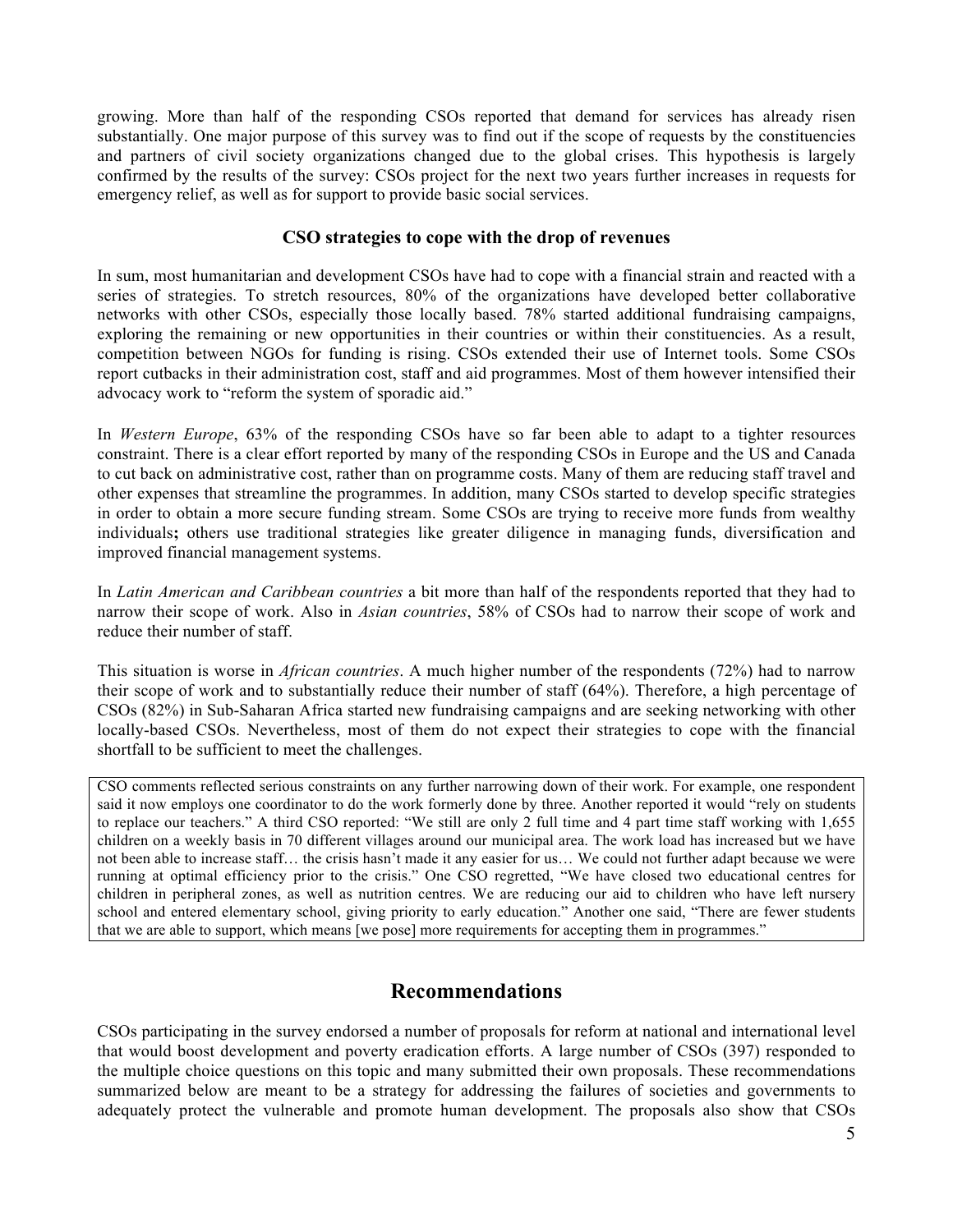recognize that for all their efforts, they are relatively small actors in social development. Only governments can act on the scale required. The economic crisis is impeding the public provision of social services and is also weakening pension systems in many countries that have such systems.

#### **Improving social safety nets and income support for the poorest**

A high percentage, about 80% of the respondents, thinks that a high priority should be given to introducing more efficient measures to fight corruption, reduce opportunities for tax evasion and recover illicit financial flows. To mobilize the required financial resources for social safety nets in developing countries, CSOs see the need for more progressive and redistributive national tax systems, utilizing a broad and equitable tax base, and targeting those most able to pay. They think that earnings from capital transactions and resource extraction should be taxed more heavily than earnings from labour.

Direct government income support is needed to help reduce poverty. Again, 80% of the responding CSOs strongly favoured the introduction of basic income grants for the poorest and most vulnerable at national level that would provide a minimum income for each citizen that allows him or her to participate in society at least at a minimum level. The money of people not in need or not in poverty would be recovered through adjustments in the tax system. Other valuable proposals supported by CSOs are the establishment of a global pension fund and the ILO's Decent Work Agenda<sup>6</sup> and Global Jobs Pact, which is aimed at generating jobs and providing protection to working people and their families.<sup>7</sup>

#### **Stepping up development cooperation and innovative resources**

The global crises threaten to reverse critical gains made towards reducing poverty and hunger and achieving the Millennium Development Goals (MDGs). Lower income countries need additional financial assistance to protect essential social expenditures and prevent further erosion of progress made in reducing poverty. CSOs thus called on donor governments to increase official development assistance (ODA). 74% of the responses see it as the highest priority that donor governments meet and increase their existing official development aid commitments. Also, almost three quarters of the responses strongly recommend that more development aid be channelled through CSOs on the ground, in particular in countries in which CSOs have faced public corruption and policy indifference.

As the financing gap is large, especially when consideration is given to the additional funding that is urgently required for meeting the adaptation and mitigation challenges of climate change. As a result, the discussion and exploration of new and innovative financing mechanisms is gaining momentum, as was reflected in the answers to the questionnaire and the majority (55%) of the responding CSOs think that donor governments should therefore step up their official development assistance and develop additional and innovative sources of financing, such as the air ticket levy, transfers to developing countries for carbon credits or imposing a financial transaction tax to finance global public goods.

#### **A "UN Charter for a sustainable and socially oriented market economy"**

Leaders at the Group of 20 (G20) Summit in London in 2009 had recommended developing a charter on sustainable economic activity. The elements of such a charter are not clearly defined yet and remain under discussion within the G20. In any case, the crises demonstrate the urgent need for the establishment of such an overall normative framework of global governance, which could establish principles for the world economy and for mechanisms of international cooperation in response to shared economic vulnerabilities. It is no surprise therefore, that almost three quarters of the CSOs (73%) see an urgent need for the establishment of

 <sup>6</sup>  $6$ www.ilo.org/global/About\_the\_ILO/Mainpillars/WhatisDecentWork/lang--en/index.htm

<sup>&</sup>lt;sup>7</sup> ILO June 2009: www.ilo.org/global/What\_we\_do/Officialmeetings/ilc/ILCSessions/98thSession/texts/lang--en/docName--WCMS\_115076/index.htm